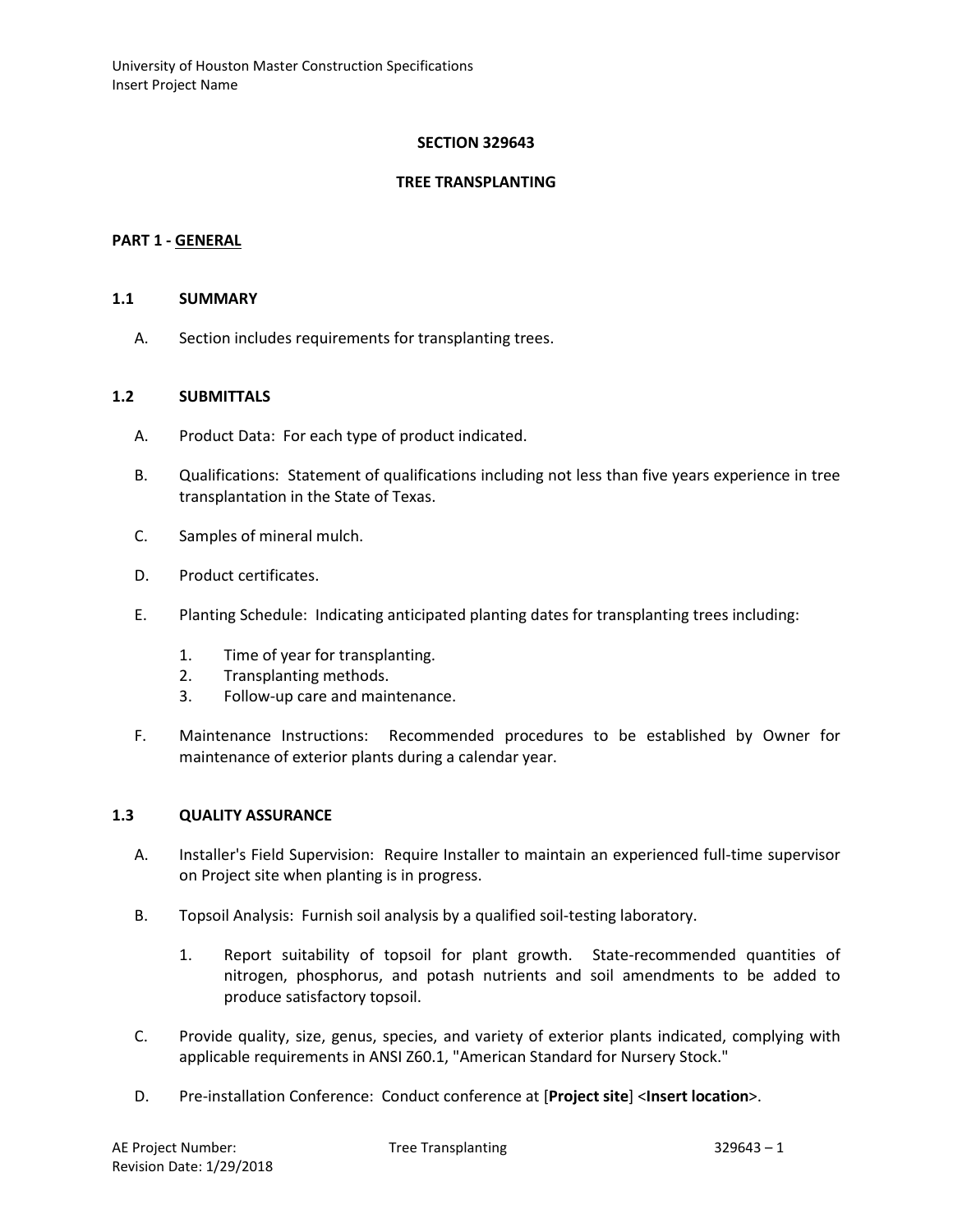## **1.4 DELIVERY, STORAGE, AND HANDLING**

- A. Do not prune trees before delivery. Protect bark, branches, and root systems from sun scald, drying, sweating, whipping, and other handling and tying damage. Do not bend or bind-tie trees in such a manner as to destroy their natural shape. Provide protective covering of trees during delivery. Do not drop during delivery and handling.
- B. Handle planting stock by root ball.
- C. Deliver trees after preparations for planting have been completed and install immediately. If planting is delayed more than six hours after delivery, set exterior trees in shade, protect from weather and mechanical damage, and keep roots moist.

## **1.5 SEQUENCING AND SCHEDULING**

- A. Proceed and coordinate work as the site becomes available, consistent with seasonal limitations for transplanting.
- B. Owner's representative will select and tag at the site, those plants to be transplanted to new locations.
- C. Transplant trees during cool weather. Avoid moving plants on very hot, dry, or windy days.

## **1.6 FINAL ACCEPTANCE**

A. Work under this Section will be accepted by Landscape Architect upon satisfactory completion of all work including maintenance, but exclusive of replacement of plant materials under warranty period. Upon Final Acceptance, Owner will assume responsibility of maintenance of the work.

# **1.7 WARRANTY**

- A. Special Warranty: Installer's standard form in which Installer agrees to repair or replace plantings which fail in materials, workmanship, or growth within specified warranty period.
	- 1. Failures include, but are not limited to, the following:
		- a. Death and unsatisfactory growth, except for defects resulting from lack of adequate maintenance, neglect, abuse by Owner, or incidents that are beyond Contractor's control.
		- b. Structural failures including plantings falling or blowing over.
	- 2. Any delay in completion of planting operations which extends planting into more than one planting season shall extend Warranty Period correspondingly.
	- 3. Warranty Periods from Date of Substantial Completion: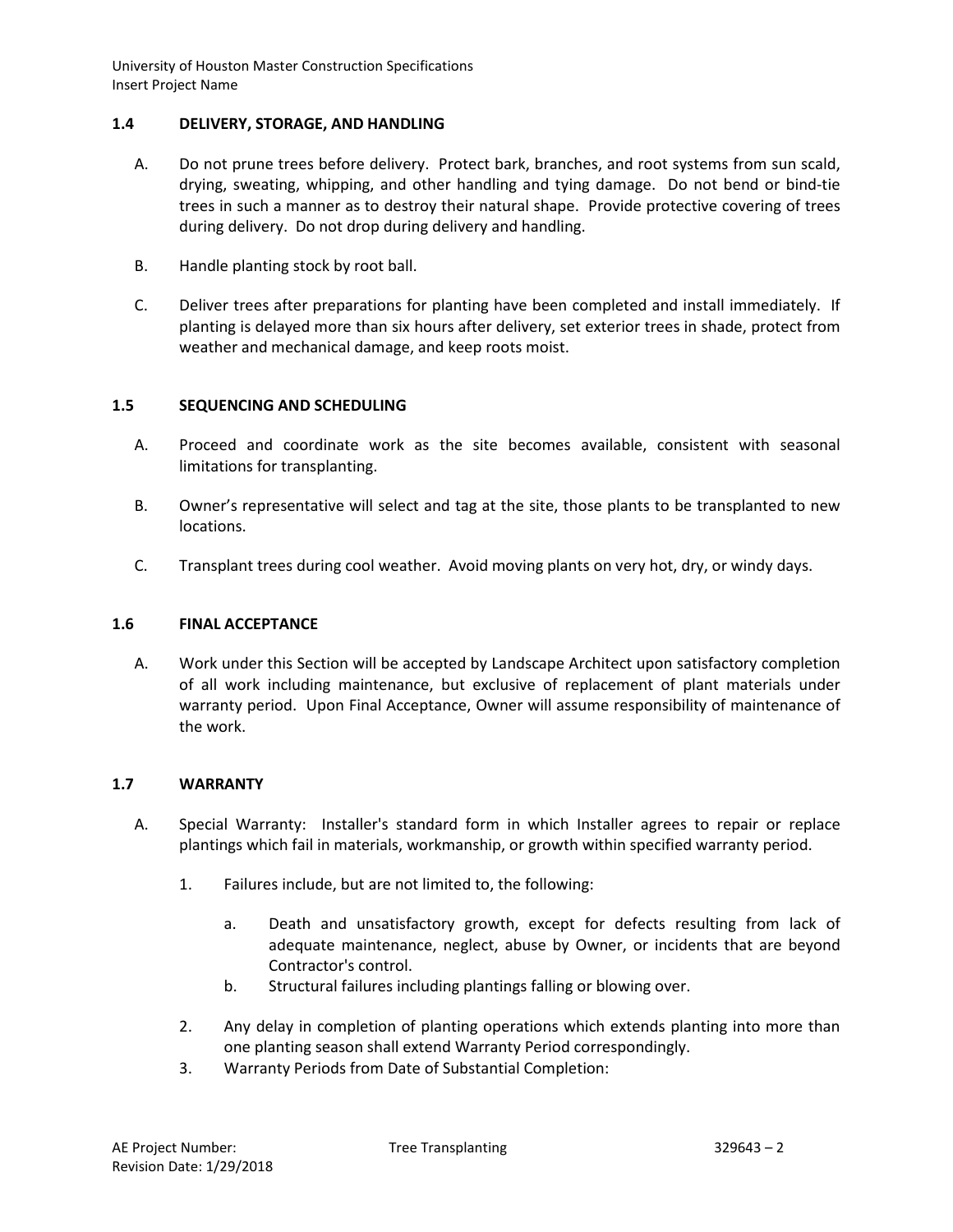- a. Warrant that all trees planted under this Contract will be healthy and in flourishing condition of active growth one year from date of Final Acceptance.
- B. Replace, without cost to Owner, and as soon as weather conditions permit, all dead plants and all plants not in vigorous, thriving condition as determined by Owner during and at the end of Warranty Period. Plants shall be free of dead or dying branches and branch tips, and shall bear foliage of a normal density, size, and color. Replacements shall closely match adjacent specimens of the same species and shall be subject to all specified requirements.

## **1.8 MAINTENANCE SERVICE**

- A. Initial Maintenance Service: Provide full maintenance by skilled employees of landscape Installer. Maintain as required in Part 3. Begin maintenance immediately after each area is planted and continue until plantings are acceptably healthy and well established, but for not less than maintenance period below.
	- 1. Maintenance Period for Trees and Shrubs: 12 months from date of planting completion.

#### **PART 2 - PRODUCTS**

#### **2.1 TREE MATERIAL**

- A. General: Furnish nursery-grown or field collected trees with healthy root systems developed by transplanting or root pruning. Provide well-shaped, fully branched, healthy, vigorous stock free of disease, insects, eggs, larvae, and defects such as knots, sun scald, injuries, abrasions, and disfigurement.
- B. Root-Ball Depth: Furnish trees and shrubs with root balls measured from top of root ball, which shall begin at root flare according to ANSI Z60.1. Root flare shall be visible before planting.
- C. Provide balled and burlapped trees.

#### **2.2 FERTILIZER**

A. Tree Planting Fertilizer: Davey Arborgreen Organic Liquid Soil or approved equal injected at 115 psi. Apply at manufacturer's recommended rates.

### **2.3 FERTILIZER INJECTOR**

- A. Power injector capable of delivering 225 to 250 psi at nozzle.
- B. Hydraulic, agitated mixing tank.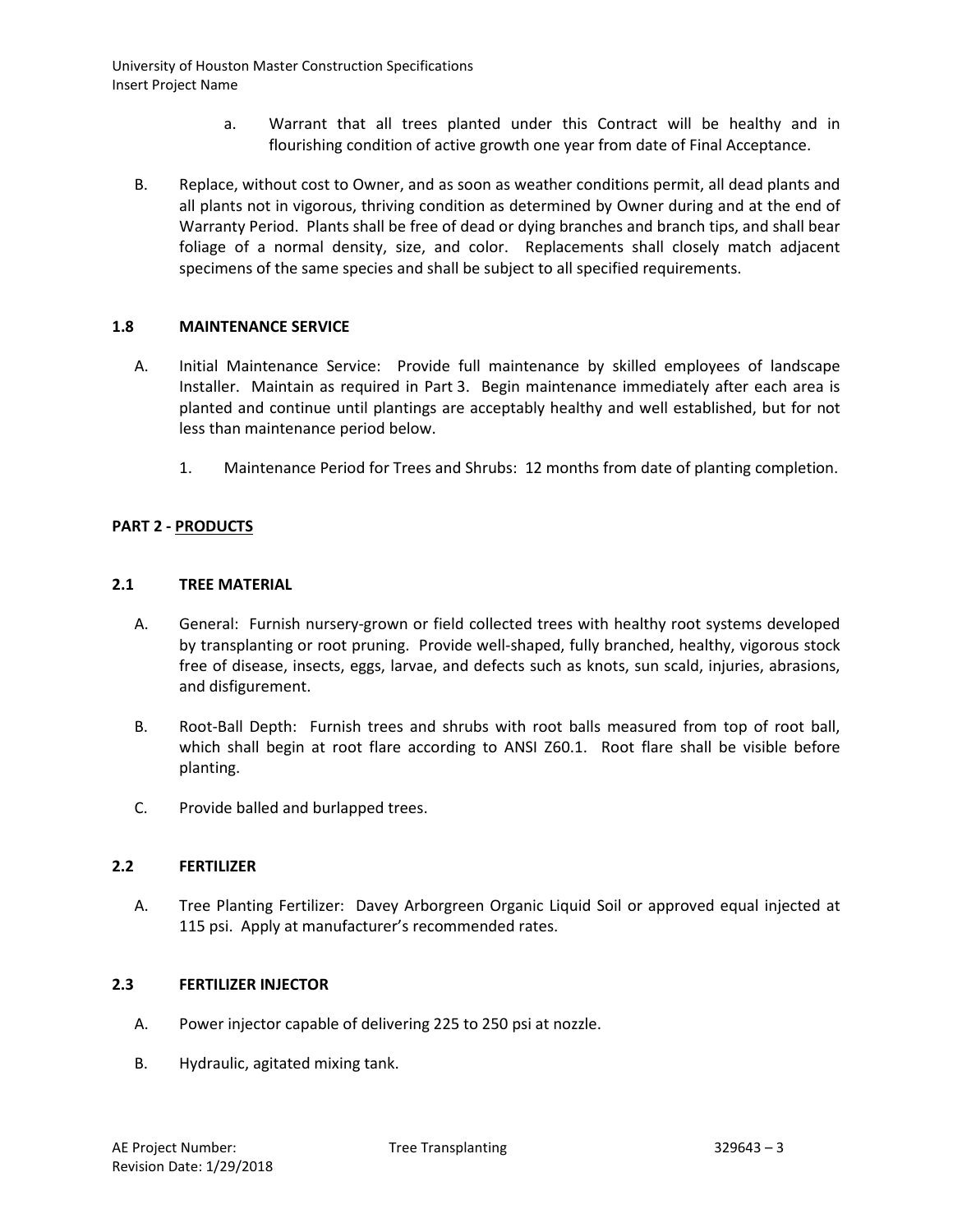- C. Nozzle point with three distribution orifices 120 degrees apart, capable of delivering fluid perpendicular to direction of shaft.
- D. Adjustable or permanent stop plate nozzle shaft to stop shaft at required depth.
- E. Ability to meter amount of material applied per injection.

#### **2.4 INSECTICIDE**

A. Ortho "Lindane Borer and Leaf Miner Spray" or approved equal.

#### **2.5 MULCHES**

A. Organic Mulch: Shredded hardwood, free of debris, deciduous leaves, and sticks. Bark chips shall not exceed 1-1/2 inch in size.

#### **2.6 SAND**

A. The following requirements apply to sand:

### **Physical Properties - Grading**

| U.S. Sieve | <b>Percent Passing</b> |  |
|------------|------------------------|--|
| No. 4      | 100                    |  |
| No. 10     | 95-100                 |  |
| No. 18     | 90-100                 |  |
| No. 35     | 65-100                 |  |
| No. 140    | $0 - 20$               |  |
| No. 270    | በ-7                    |  |

| Chemistry                                     | Range       |
|-----------------------------------------------|-------------|
| Saturation Extract Conductivity (ECC)         | $Nil-3.0$   |
| Sodium Absorption Ratio (SAR)                 | $Nil-6.0$   |
| Boron-ppm in saturation extract solution      | $Nil-1.0$   |
| Reaction (pH)                                 | $6.0 - 7.5$ |
| Available calcium-sodium acetate extractable- | Nil-2000    |
| ppm dry weight                                |             |

## **2.7 EQUIPMENT**

A. Pruning Tools: Use only sharp, clean tools, sterilized prior to use.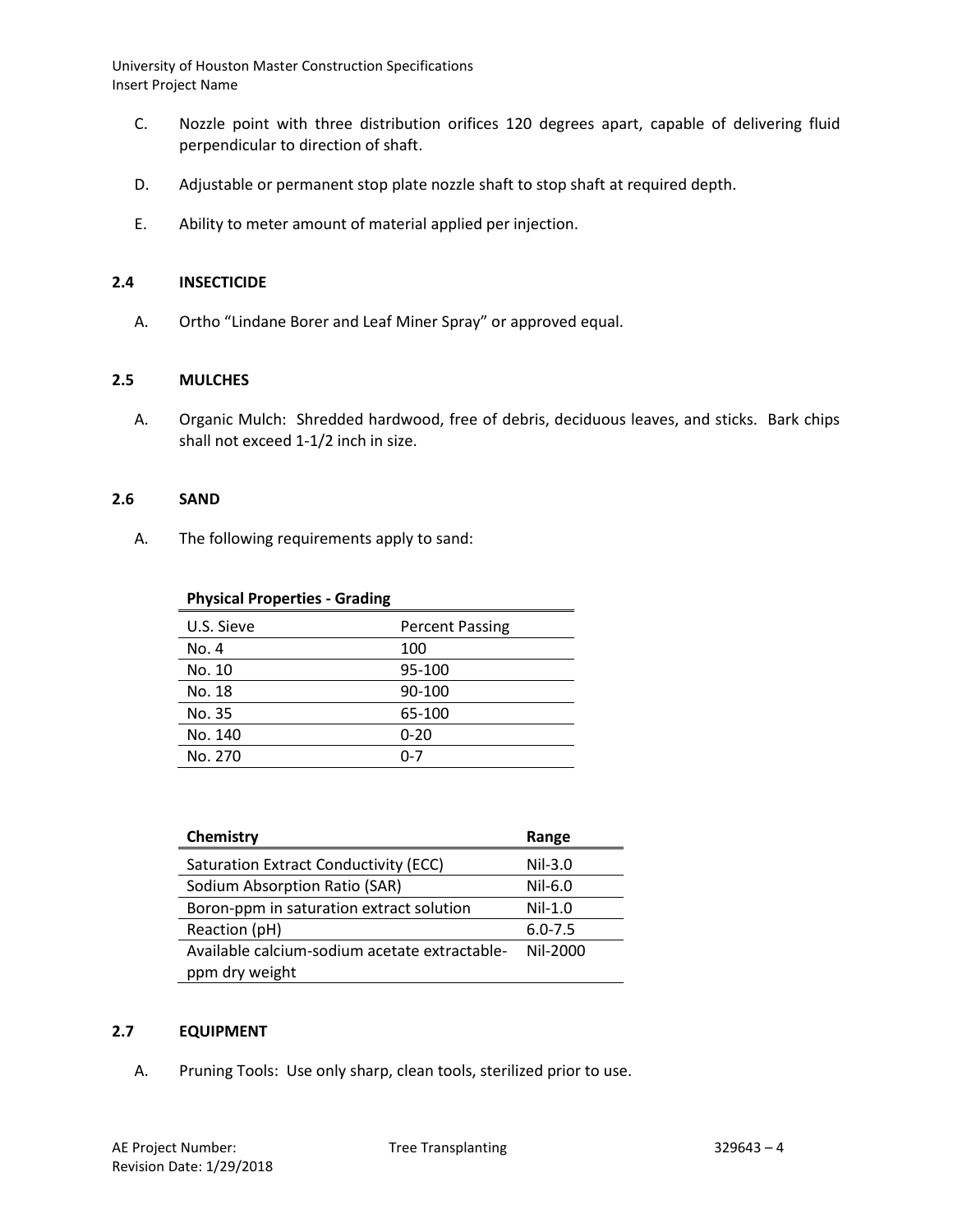- B. Transplanting Tools: Size of Vermeer Spade, if used is to be large enough to encompass fibrous feeder roots of each plant, consistent with standard nursery sizes for plant being relocated.
- C. Watering Tubes: Gray, perforated SDR PVC drainage pipe, four inches in diameter.
- D. Vehicles: Do not drive onto or operate a vehicle on jobsite carrying dirt or plant debris from another site. Wash all dirt and mud from tires prior to entering jobsite.

## **PART 3 - EXECUTION**

#### **3.1 PREPARATION**

- A. Verify with Owner all plants to be transplanted prior to beginning work.
- B. Stake plant layout for adjustment and approval prior to transplanting.
- C. Transplant all plantings as shown on Drawings. Proceed with transplanting operations based upon Owner accepted schedule and methods.
- D. Rootball Size: Minimum 10-inches in diameter per 1-inch tree caliper.
- E. Crown Pruning: Upon award of contract, prune trees back about 1/4th. Prune side branches only. Do not cut leaders.

#### **3.2 MECHANICAL TRANSPLANTING OF TREES**

- A. Use machinery in good condition with a minimum tolerance (max 2") between cutting blades. All blades shall be true to their designed shape and free of bends, which could interfere with their operation. Mount tree spade on a suitable stable machine capable of supporting the weight of all removed material and heavy enough to force the blades into the soil.
- B. Machine transplant trees in accordance with the following criteria:

|              | <b>Minimum</b>      |                                      |
|--------------|---------------------|--------------------------------------|
| Caliper      | <b>Machine Size</b> | <b>Manufacturer</b>                  |
| Under 3"     | 44"                 | Vermeer, Davy, or approved equal     |
| $3'' - 5''$  | 60"                 | Vermeer or approved equal            |
| $5'' - 8''$  | 90"                 | Big John, Vermeer, or approved equal |
| $8'' - 16''$ | $12'$ Box           |                                      |

- C. Do not excavate tree pits more than 24 hours prior to transplanting.
- D. Cut and remove all vines and underbrush from the trunk and branches of the tree to facilitate access by machine.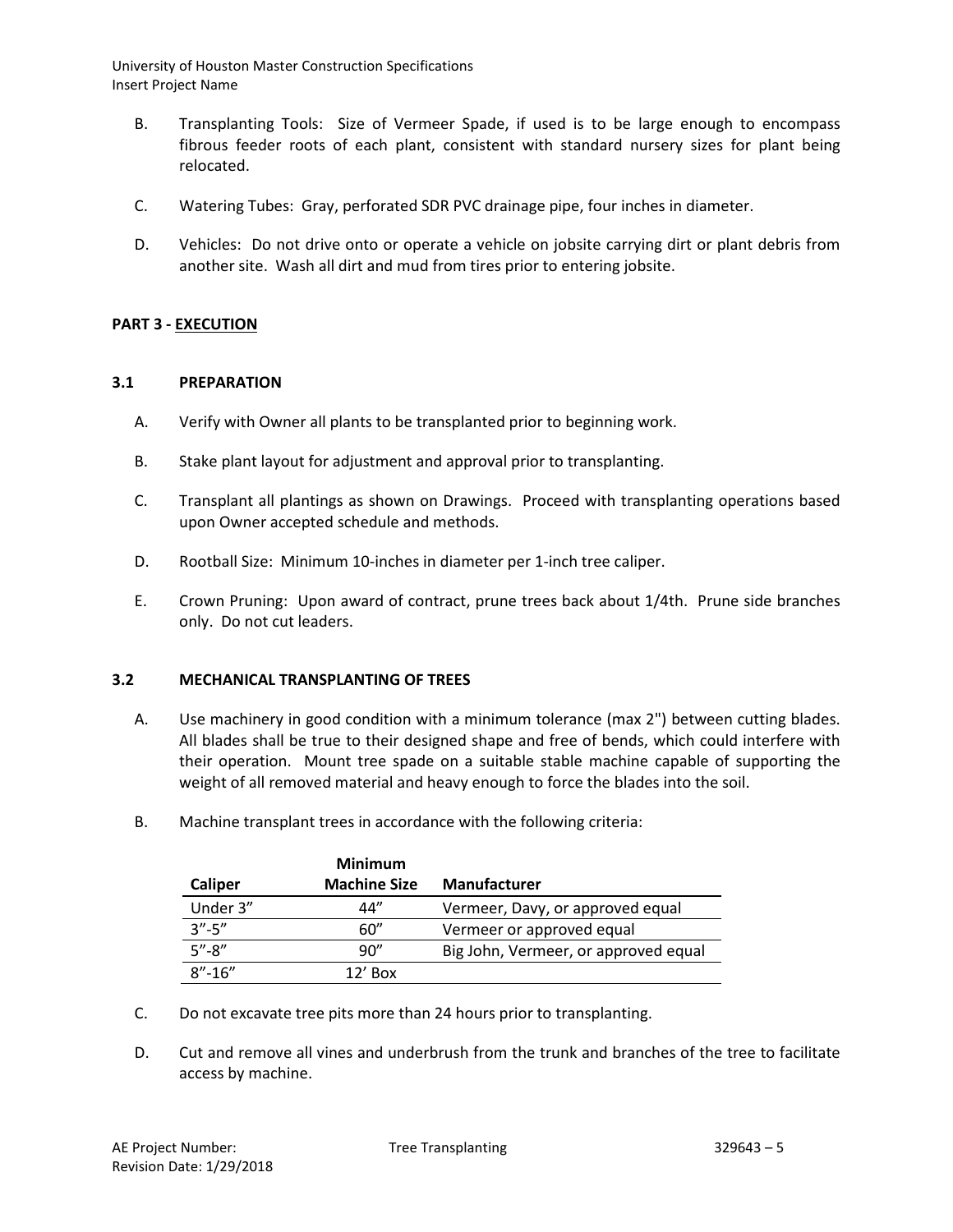- E. Prune and thin the tree by removing interior branches and entangled limbs. Remove not less than 10 percent of all branching before digging but not more than 20 percent. Do not indiscriminately cut branch tips to achieve the above percentages.
- F. Use the same machine to dig receiving hole and to dig tree for transplanting.
- G. Reroute irrigation lines transplanting operation to maintain integrity of receiving hole.
- H. After tree is placed in hole, immediately fill all crevices with sand and water to fill all voids. Apply 4-inches of mulch.
- I. Provide periodic watering and misting of main foliage.
- J. Spray trunks with Lindane or Dursban for control of borers and wrap hardwoods to first branch.

## **3.3 DIGGING FOR BOX TRANSPLANTATION**

- A. Trenching: Dig trench outside trench previously dug for root pruning.
- B. Do not damage new roots. Do not permit cracking of rootball or loss of soil.
	- 1. Protect rootball by completely wrapping with burlap per standard nursery practice.

## **3.4 POST PLANTING FERTILIZATION**

- A. Apply fertilization 30-45 days after installation.
- B. Inject specified material with high pressure injector into soil at depth and diameter shown below:

| Tree           | <b>Application</b> |             |                 | App. Rates per  |
|----------------|--------------------|-------------|-----------------|-----------------|
| <b>Caliper</b> | Point              | Depth       | <b>Radius</b>   | tree            |
| Under 2"       | 3                  | $4 - 6$     | $16'' - 18''$   | $1-1/2$ Gal     |
| $2'' - 4''$    | 3                  | $4'' - 6''$ | $18'' - 24''$   | 2 Gal           |
| $4'' - 5''$    | 4                  | $4'' - 6''$ | $2' - 3'$       | $2-1/2$ Gal     |
| $5'' - 6''$    | 5                  | $4 - 6$     | $3' - 4'$       | 3 Gal           |
| Above 6"       | $3'$ o.c.          | $4'' - 6''$ | <b>Dripline</b> | 5 Gal/100 sf of |
|                |                    |             |                 | root area       |

#### **3.5 TREE PRUNING**

A. Remove only dead, dying, or broken branches. Do not prune for shape.